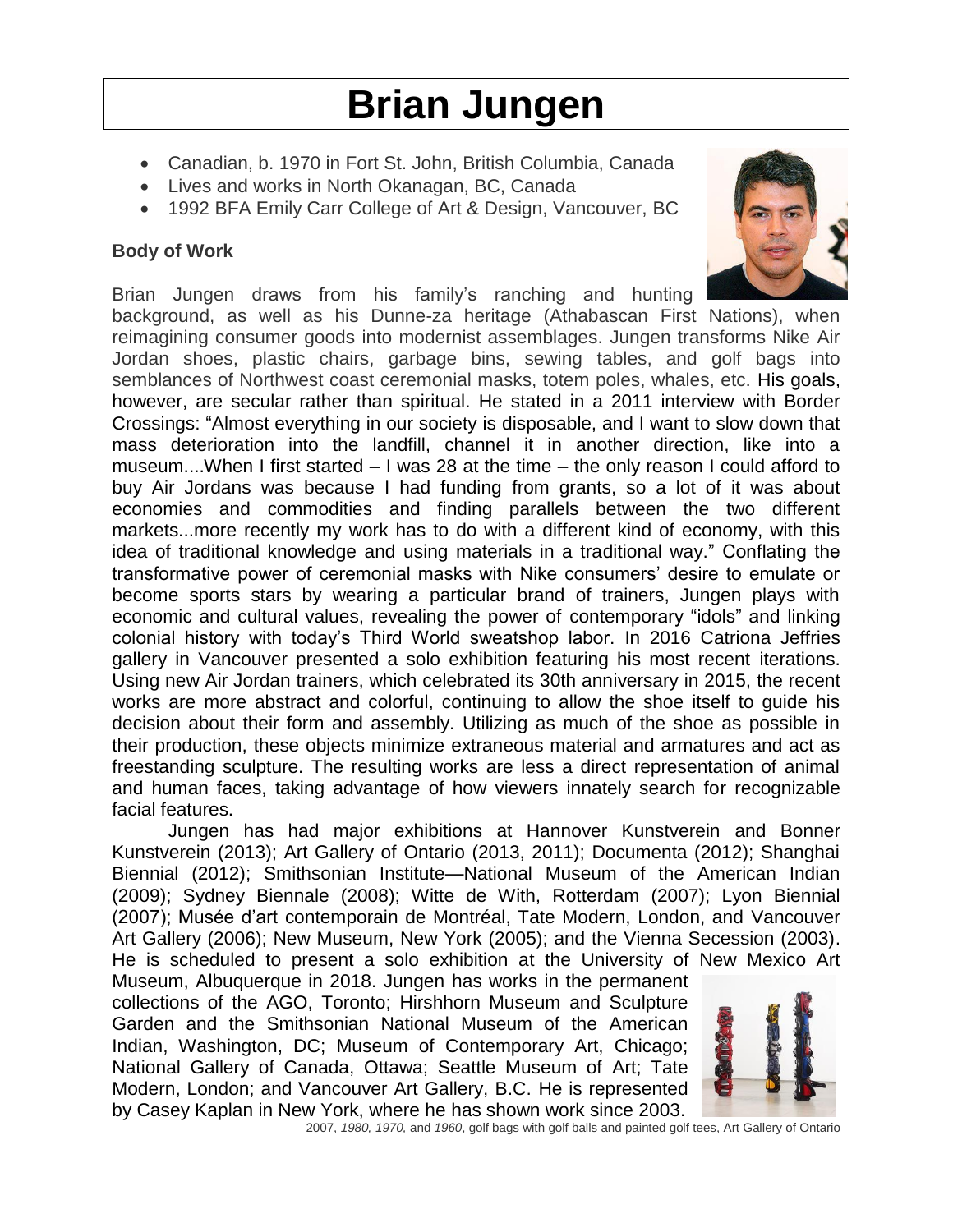### Casey Kaplan gallery website:

Since his last show in the gallery in 2011, Jungen has relocated his home and studio to a more remote location outside of Vancouver. While his earlier work laid the groundwork for a commentary on indigenous stereotypes and notions of dual heritage, his more recent and continued experiences with his native culture prompted a palpable structural and material transformation in his practice. With his more frequent returns to Northern B.C. in recent years, Jungen learned the traditional techniques of his First Nations people, including animal hide crafts and drum making. He also resumed skills cultivated while growing up on his family's farm among the Doig River community, such as hunting and horseback riding. (As an avid horseman, some of the mask-like works presented in this exhibition were tailored specifically for one of his horses.) Untying himself from a refined treatment of resources, while maintaining his own presence with hand-sewing and carving, the works presented are liberated in an honest portrayal of material metamorphosis which is in direct engagement with the artist's lifestyle. Residing now on his ranch, his process includes the use of varying shop tools such as industrial sewing machines (originally used for horse saddles) and band saws (operated daily on the ranch). Jungen uses only preexisting hardware in an attempt to minimize the visibility of extraneous materials and display devices. Incorporating all of the components of the shoes in an increasingly autonomous approach to modernist composition, the consumable, wearable objects have self-generated as sculpture.

More quotes from Jungen's 2011 interview from Border Crossings:

"Young coastal artists in BC never could have tampered with the traditional motifs the way I did with the Nike work because it would have been considered sacrilegious. But I'm interior and not Northwest Coast and I wasn't referencing a specific culture. All I did was take these shoes apart and re-sew them, and everyone else puts together in their head what those lines and colours mean. A lot of young artists from Tsimshian, Haida or Tlingit lineages knew their elders would be upset if they did what I did.

"They're constantly changing the trainers and only release them twice a year, so I had to wait for that. The Air Jordans are a separate brand from all the other Nike shoes. It's like a new version of software, like Air Jordan 12.2. I would go to different stores here in Vancouver and they all knew me...

"I worked with a woman here who came out of costume design, and she knew textile and materials much better than I did. We would meticulously dismantle them and while there were shortcuts – I would use a band saw to take off some of the soles – basically they had to be unstitched. I liked to use the same holes when I was reassembling them, so they looked like they were mass produced...

"I wanted people to see the layering on the inside and the ripping apart of the foam lining. I wanted it known that all the stitching was done by hand because the inside doesn't look pretty and the outside is very, very slick and looks like it is done in a production line."

"All I want to do is open things up a bit for First Nations people to come to terms with their identity, not just First Nations artists, but also the culture in general. I want them to see the incredible diversity in First Nations art and culture...I always said I was an artist. I've never been comfortable saying I'm a Native artist."